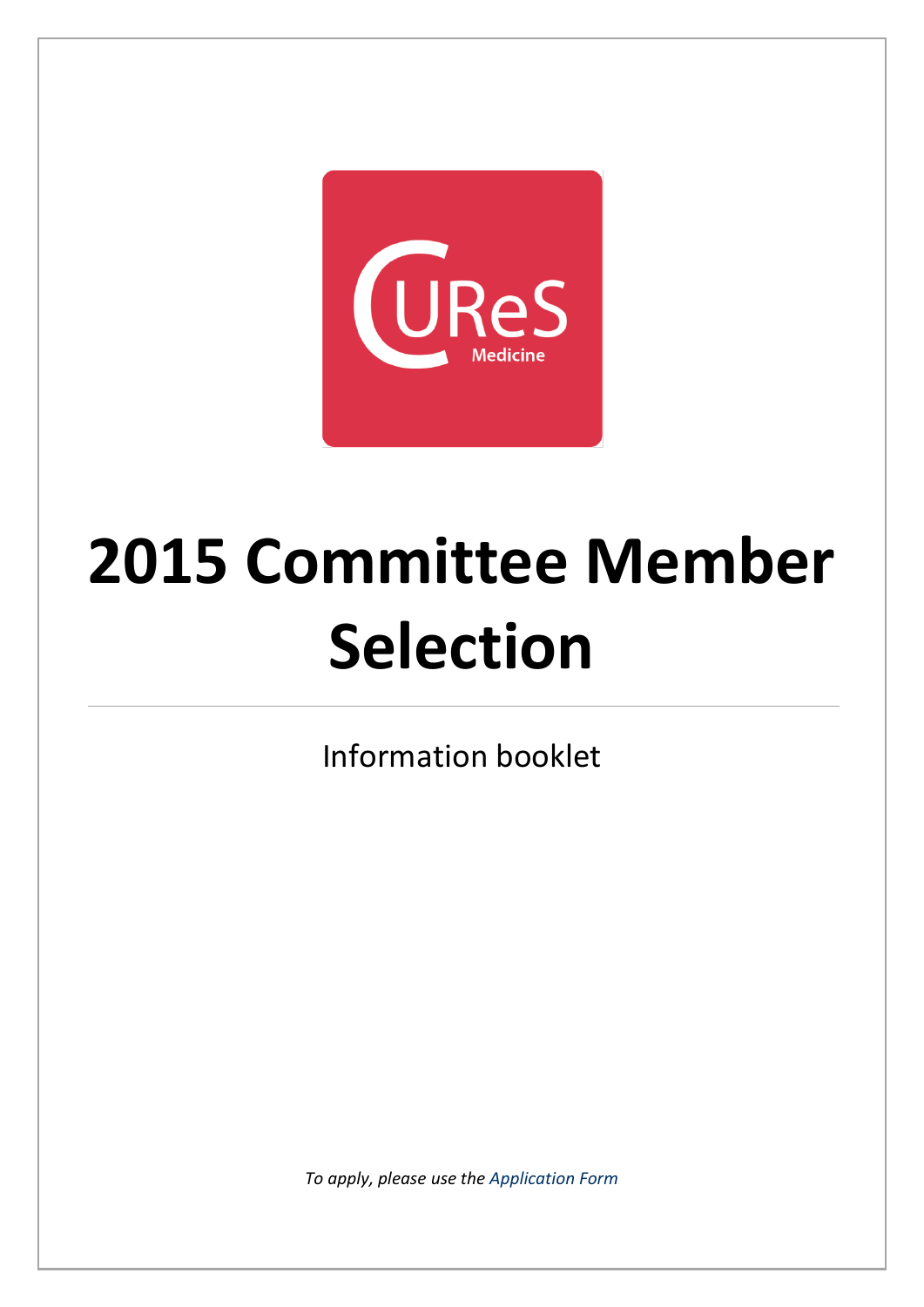# Introduction

Dear Cardiff Medical Student,

Many thanks for expressing an interest in applying for a place on the 2015-2016 Cardiff University Research Society Committee. This document is divided into two parts: the first outlines the core aims and values of the society, whilst the second gives information on the various positions for which you may apply. The application can be completed by using **[this application form](https://docs.google.com/forms/d/1_E_rAVR7qpBKuhFo7se9yenwO7zKD-jr-ytj9EY7XNk/viewform?usp=send_form)**.

The application form requires you to indicate which position you wish to apply for. You may select only one 'preferred' position, although it is advisable that you select other 'subsidiary' positions to increase the chances of your being successful. Upon applying you will be required to submit a personal statement of no more than 350 words outlining why you are applying for a position on the 2015 Committee and how you feel you are able to contribute to the society. Please note that you do not need to have to have a strong desire to undertake an academic career to apply for a place on the committee; all roles will equip you with many skills and competencies that are pertinent to all areas of medicine and surgery. However, it is advisable that you demonstrate how your skills and experiences make you suitable for the position you are applying for.

If you have any questions about applying, please email **[cures@cardiff.ac.uk.](mailto:cures@cardiff.ac.uk)** The deadline for submission is **5pm, Friday 3 rd April 2015**.

After the deadline, all application forms will be anonymised and distributed to the existing committee members. Each member will then independently assess your application, allocating a score based on predefined criteria. These scores will then be collated, with the highest scoring applicants being allocated their position of choice. All applicants will be notified of the outcome of their application on **Wednesday 8 th April 2015**.

We have tried hard to ensure that the application process is as fair and objective as possible. If you have any questions relating to any aspect, please do not hesitate to get in touch.

We wish you the best of luck with your application.

Kind regards,

**Robert Michael Lundin** *Outgoing President, Cardiff University Research Society*

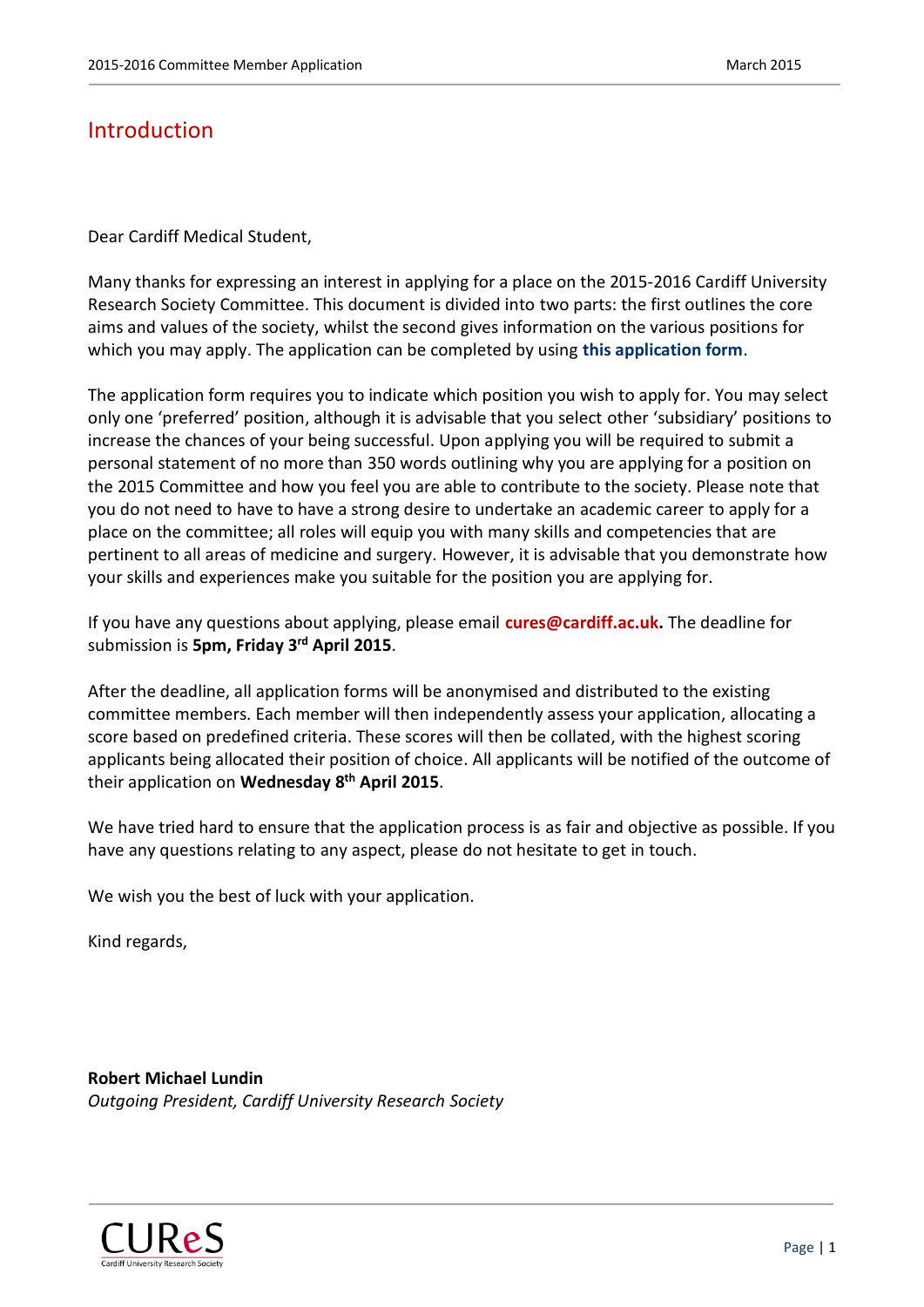# Section 1: **CUReS core aims and values**

- I. The *primary aim* of the society is to promote and foster a passion for basic science and clinical research among undergraduate medical students at Cardiff University.
- II. The *secondary aims* of the society are:
	- a. To facilitate a mutually beneficial relationship between the highly renowned research groups within the School of Medicine and Bioscience, and the medical student body.
	- b. To provide medical students with opportunities for engagement in all stages of basic science and clinical research, from conception to dissemination.
	- c. To provide medical students with a forum in which to share ideas and disseminate their experiences of research with other likeminded individuals.
	- d. To inform and educate students of the current academic career pathway and make them aware of the ways in which they can fully utilise research orientated opportunities during their undergraduate medical training.
	- e. To forge new, and foster existing, links with undergraduate research societies at other academic institutions throughout the United Kingdom and further afield.
- *III.* The committee must dedicate their all to ensuring that CUReS is run to a high level of quality, ensuring that the philosophy and values as laid out in this Constitution are upheld at all times. Upon being selected, all committee Members should strive to operate with integrity and selflessness, acting only for the benefit of the society and the medical students and faculty of Cardiff University.

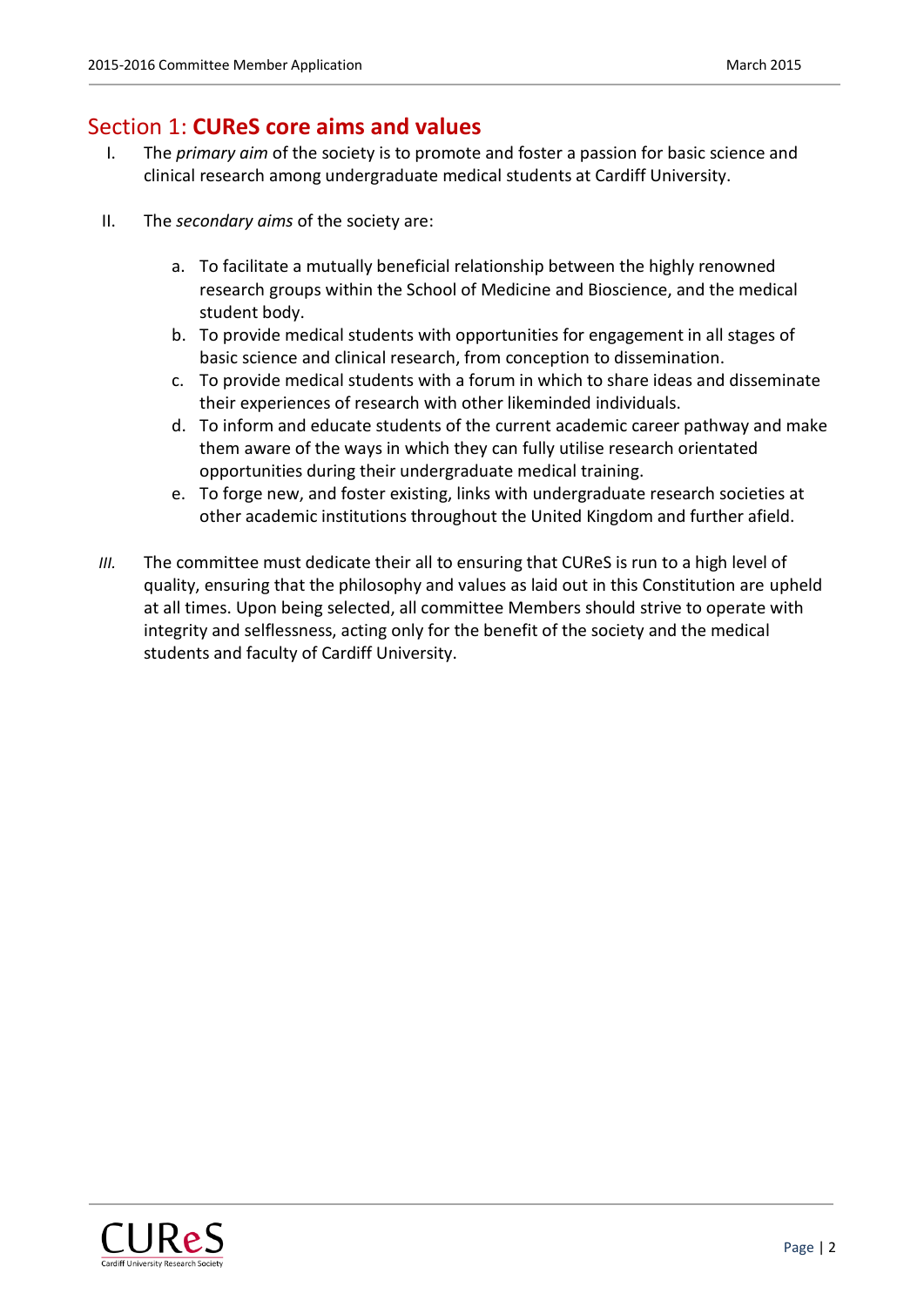# Section 2: **Leadership and committee positions**

In 2014 it was decided that the CUReS committee would need to take on more committee members in order to allow for further expansion of activities and schemes. To make it possible to have more students involved the following core activities have been divided into subcommittees. Each subcommittee will have a student lead as well as one attached academic. Additional positions are then available for students depending on the number required.

To apply, please use the application form to select the area you are interested in. From the applicants, a student lead for each committee will be selected based on the supporting statement with additional students allocated to each subcommittee based on the number needed.



## *President: (1 student lead)*

The President is responsible for conducting the general operations of the society. They should be a senior medical student who has experience of and is passionate about research, and who is dedicated to inspiring and improving opportunities available to medical students at Cardiff University. As the highest official representative of CUReS, the President is responsible for acting as spokesperson for the society and reports directly to the Dean of Medical Education.

## *Projects: (1 student lead and 2 student members)*

The projects group runs the short duration projects, summer projects, taster days, larger special projects and the mentoring scheme. This will require at least 3 students as the various projects cover most parts of the year. This will significantly increase the number of projects we can run, which is currently limited to 20 summer, 10 short and 1 special. For more information about our projects, please see our **[website](http://cures.cardiff.ac.uk/projects/short-duration-projects/clinical-placement-interaction-between-gender-career-decisions-and-performance-in-healthcare-students/)**. The student projects lead will also be a permanent member of the SSC working group.

## *Events: (1 student lead and 3 student members)*

The events team organises conferences (our local CUReS Symposium during the fall and a larger national conference in the spring), maintains a list of conferences online that students can go to, organises the skills training events (oral presentations, critical appraisal), research talks by leading academics and outreach components aimed at  $6<sup>th</sup>$  form students. The student lead will also be a permanent member of the SSC showcase team.